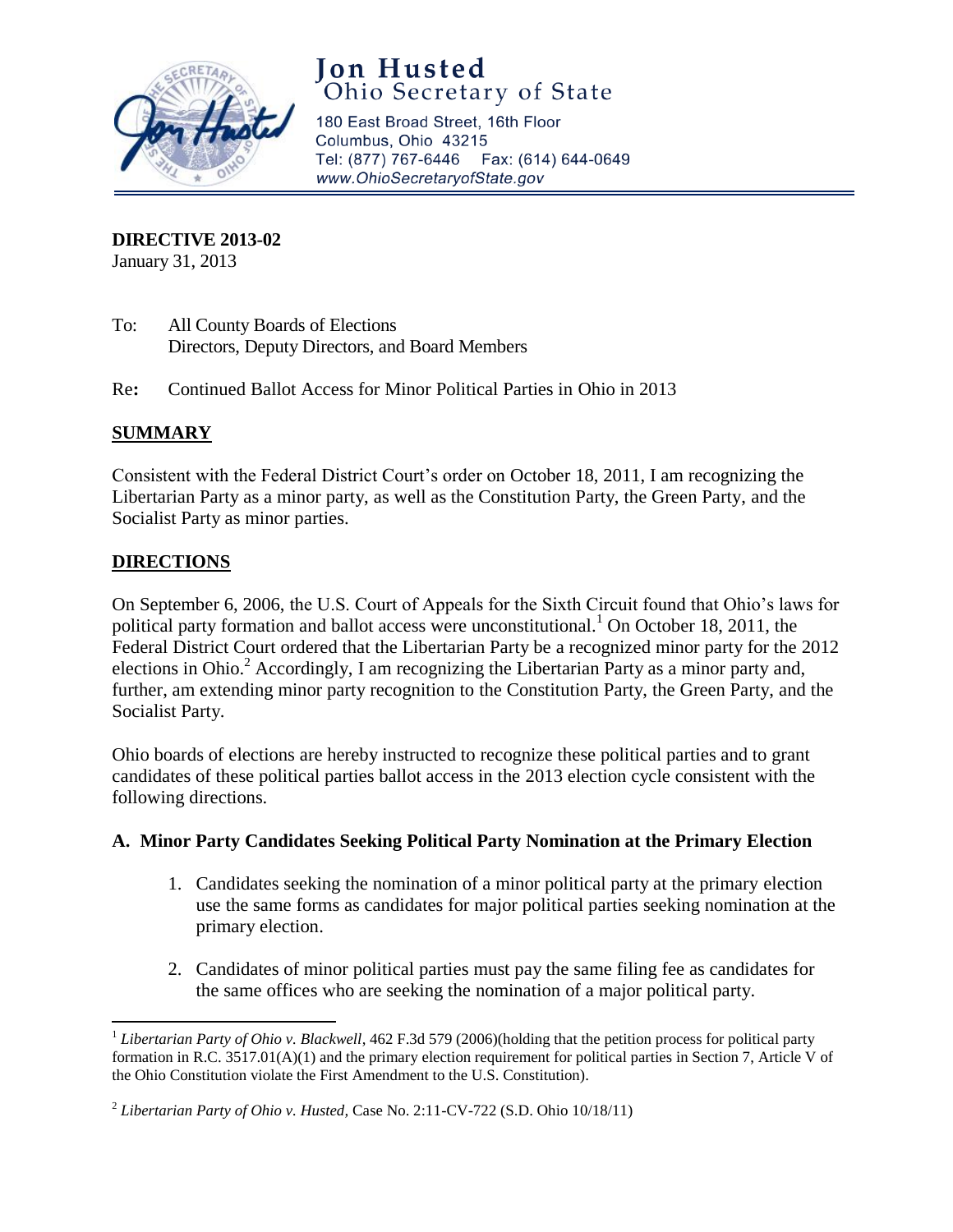- 3. Any candidate seeking political party nomination at a primary election must declare under penalty of election falsification that the candidate is a member of the political party whose nomination the candidate is seeking. This declaration is made in the declaration of candidacy.
- 4. Any elector may seek political party nomination as a candidate of a minor political party in 2013, regardless of the elector's prior political affiliation. R.C. 3517.013.

# **B. Signature Number and Signers of Candidate Petitions for Minor Political Party Candidates**

- 1. The minimum number of signatures for candidates of minor political parties seeking nomination at the primary election is one-half the minimum number of signatures required for candidates of major political parties. R.C. 3513.05.
- 2. When the candidacy is for election as a member of the state central committee or the county central committee of a minor political party, the minimum number of signatures is the same as it is for major parties. R.C. 3513.05.
- 3. Only electors who did not vote in a different political party's primary election in the preceding two calendar years may sign a declaration of candidacy and petition for nomination or election of the Constitution Party, Green Party, Libertarian Party, or Socialist Party USA. R.C. 3513.05, R.C. 3517.015.
- 4. Signers of a declaration of candidacy and petition of a candidate seeking nomination or election at a primary election must declare that he or she is a member of the political party of the candidate. R.C. 3513.07. Signers of such declaration of candidacy and petitions must make their declaration of party membership in good faith and may not sign declaration of candidacy and petitions of candidates of different political parties for the same primary election.

# **C. Circulators of Minor Political Party Candidate Petitions**

- 1. The circulator of a candidate's petition does not have to be an Ohio resident or Ohio elector under the ruling of the U.S. Court of Appeals for the Sixth Circuit in *Nader v. Blackwell*, 545 F.3d 459 (2008).
- 2. Each circulator of a declaration of candidacy and petition must, however, be a member of the political party named in the declaration of candidacy. A board of elections determines a circulator's political party affiliation as follows:
	- a. Non-elector of Ohio: If the circulator is not an Ohio elector, the board of elections should accept as true the claim of political party membership that is included in the circulator's statement, unless the Board has knowledge to the contrary.